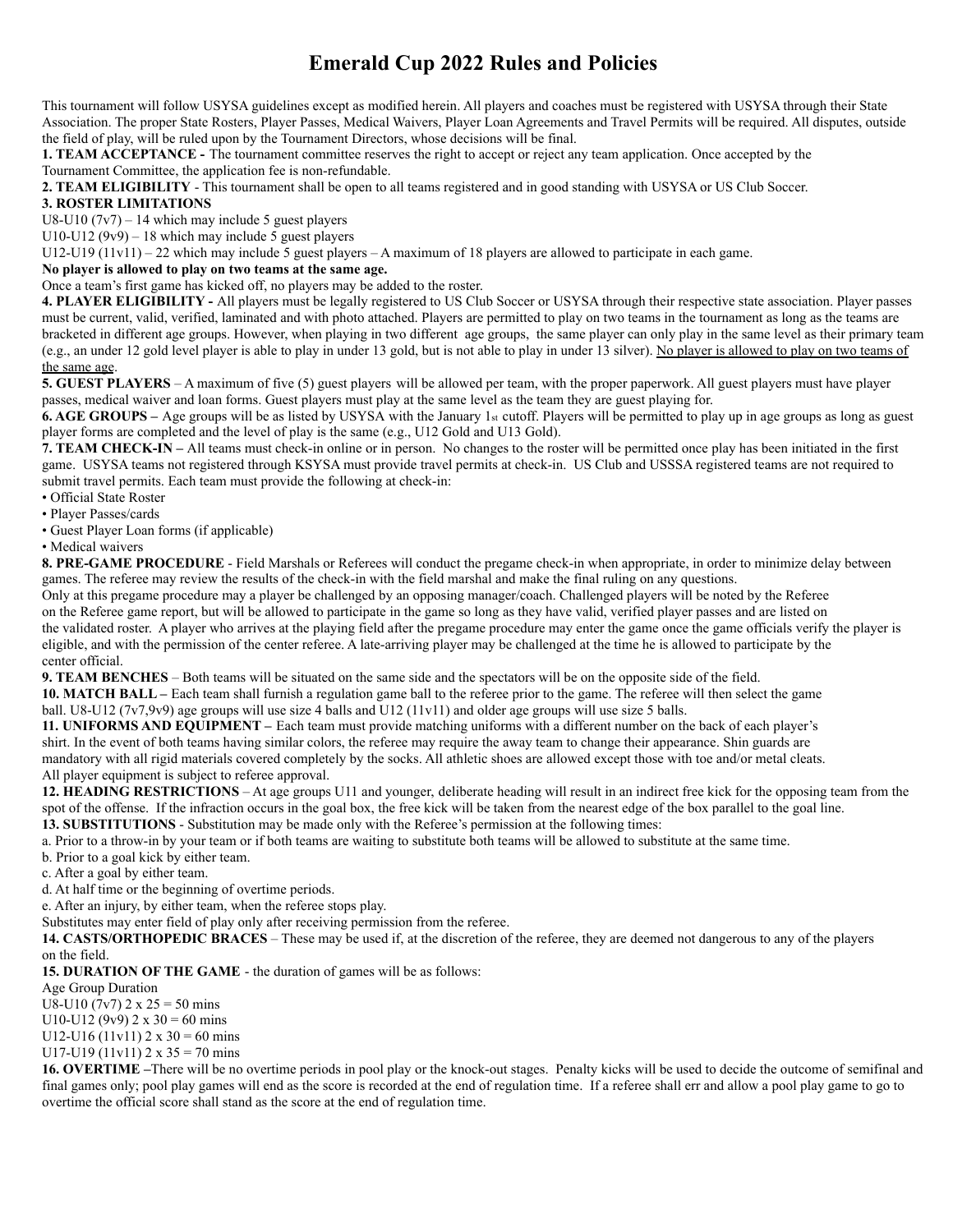**17. SHOOTOUT –** In the event of a tie in semifinal or final games, a FIFA style penalty kick shootout will determine the winner.

**18. FORFEITS** – The minimum number of players required for each game format is as follows:  $11v11 - 7$ ,  $9v9 - 5$ ,  $7v7 - 4$ . A 5-minute grace period will be extended beyond the scheduled kick-off time before a forfeit shall be declared, unless other arrangements have been reached with the tournament director. Failure to complete a match, or a team leaving the field during play, will result in forfeiture. No team that has forfeited a match will be declared a group winner for advancement purposes. Forfeits will be recorded with a score of 1-0.

**19. CONTROL OF SIDELINE CONDUCT** - Players, reserve players, managers, coaches, assistant coaches and fans are expected to conduct themselves with the letter and spirit of "THE LAWS OF THE GAME." The site directors have the authority and responsibility to remove any person(s) from the tournament for abuses to good conduct, in addition to any specific disciplinary action brought about by other authority. A maximum of three registered coaches will be allowed in the technical area. Coaches are responsible for their spectators. If the referee feels the spectators are disrupting the game, they will instruct the coaches to control them or usher them to the parking area. A coach may be ejected for his/her own and/or their spectators for additional games. If a team does not have at least one of their registered coaches in the technical area, the game will be terminated and that team will forfeit.

**20. PROTEST** - There will be NO PROTESTS. All disputes will be resolved immediately by the Site Director. These decisions will be final. Please note that under no circumstances may a referee's decision, issuance of a red or yellow card, or coach or team ejection be reviewed or overturned.

**21. DELAY OF START** - Any team delaying the start of a scheduled game by more than 15 minutes without authorization from the tournament director shall forfeit the game to the opponent. Forfeits will be recorded with a score of 1 to 0.

**22. POST-GAME PROCEDURE** - We ask that, as a mutual courtesy, both teams congratulate each other after every game. The tournament committee allows souvenir patches, pins, etc. to be exchanged during the handshake after the game. The following procedures should also be used:

• The Referee or Field Marshals will ensure the return of all player passes to each team

• Referee will complete the Game Report and deliver it with any incident reports to the Site Director Desk.

• Manager/coach of both teams will confirm the score with the referees

• Manager/coach of both teams will ensure that their sideline area is clean and that all trash is in containers.

**23. RED CARDS AND TEAM DISCIPLINE** - A red carded player will automatically miss the next scheduled game, but, depending on the severity of the unacceptable conduct, the Disciplinary Committee may recommend suspension up to the duration of the Tournament. Further disciplinary action by the State Association or national association may be recommended.

### **24. POINT SYSTEM**

3 points for a Win

1 point for a Tie

0 points for a Loss

**25. TIE BREAKERS** – If, at the conclusion of the preliminary rounds, a tie breaker is needed to determine which team moves on to the semifinals or finals, the following criteria will be utilized:

i. Head to head (not used if more than two teams are involved in the tie breaker)

ii. Goal difference (i.e. goals scored minus goals allowed with 4 goal maximum differential, e.g. 10-1 games will be deemed 5-1)

iii. Most shut-outs

iv. Fewest goals allowed

v. FIFA style Penalty Kicks (scheduled at the discretion of the Tournament Director)

**26. SHORTENING OF GAMES & WEATHER ISSUES**. - In the event unusual conditions necessitate rescheduling, curtailment, or cancellation of games, the Tournament Director shall have absolute authority to make these changes to best serve the interest of the tournament.

It is possible that weather conditions may lead to stoppages in play. In the event that lightning/storming causes delays, the following procedures will be followed in order to ensure that we can keep games running on time over the course of the weekend.

1. If the delay occurs while the game is in progress, and the game cannot be restarted before the start of the next scheduled game, then the score of that game will be considered final. This is regardless of the length of time that the game had been played.

2. If conditions prevent a game from being played at all, the game will be listed as a 1-1 tie, and both teams will be awarded one point.

3. If a game can be started during its scheduled time, referees will be instructed to ensure that the following game starts on time. The game will be shortened accordingly.

4. If a game can be restarted during its scheduled period, it will also be shortened to ensure that the next game starts on time.

**27. REFUND POLICY** – The Tournament Committee, and/or host affiliate will not be responsible for any expenses incurred by any team due to the cancellation in part or whole of this tournament or due to any team being removed from the tournament. Tournament cancellation prior to the commencement of the event will result in a refund of all but \$170 of the total registration fee (to cover fixed costs such as staff costs, referee assignor fee, medals/trophies, printing/mailing, facility rentals, equipment rental, online registration fees, sanctioning costs, credit cards fees, etc,). Once the tournament begins, refunds for guaranteed games (3) not played will be given at a rate determined by the Tournament. (This is normally the total registration fee minus the \$170 tournament fee, divided by the number of guaranteed games (3) not played). However, once two rounds of games have been played, no refunds will be given.

Teams withdrawing after the registration deadline, as listed on the tournament application, will forfeit their entire entry fee.

**28. TOURNAMENT FORMAT** – The following formats will be used throughout the tournament:

i. Divisions with 4 teams – there will be one pool with each team playing against each other. The two top teams will advance to the finals

ii. Divisions of 5 teams – Each team will play against each other (4 games each). The two top teams by record (then by tie breakers listed in section 24) will be declared champion and finalist.